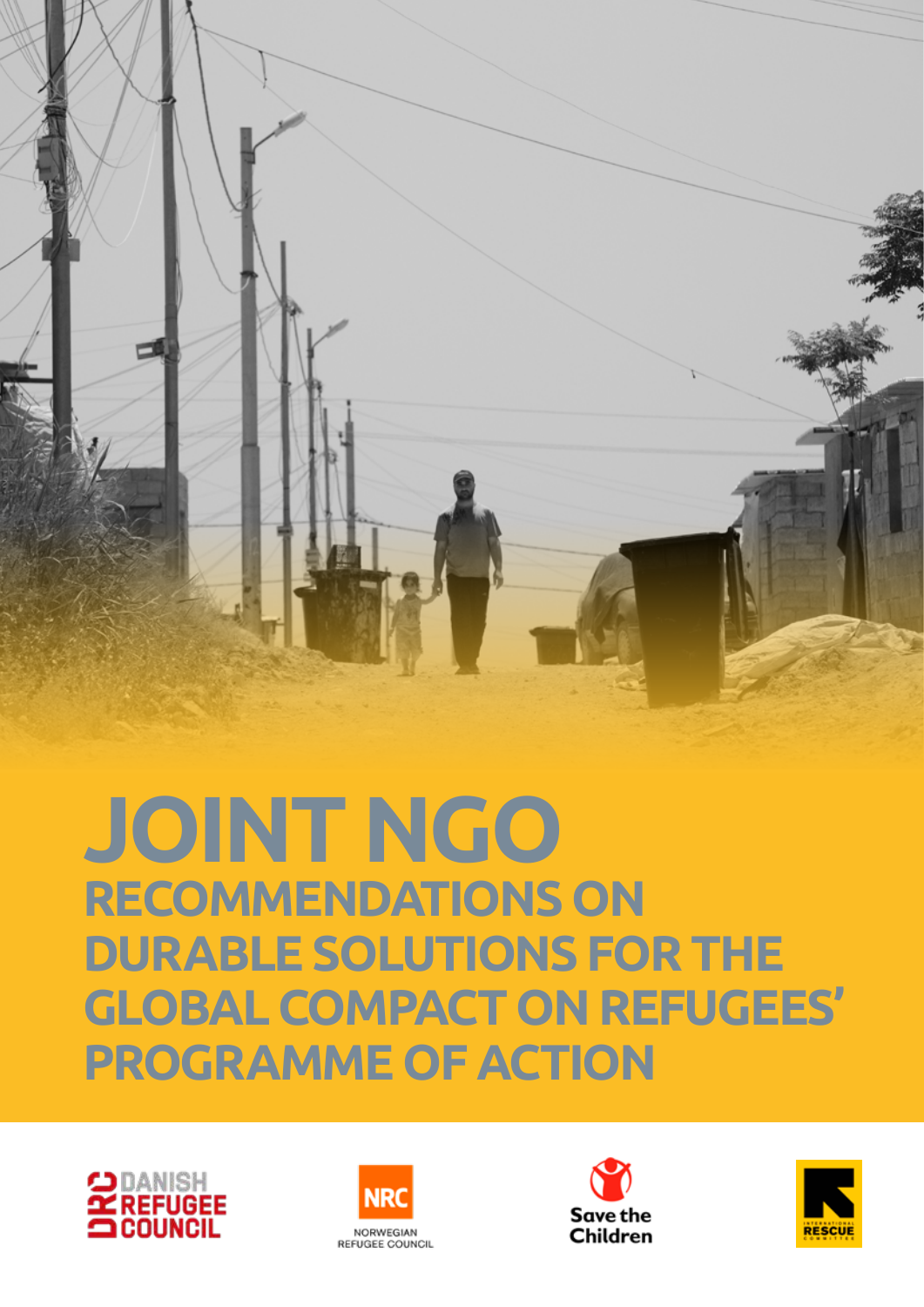

**JOINT NGO RECOMMENDATIONS ON DURABLE PAGE 3 SOLUTIONS FOR THE GLOBAL COMPACT ON REFUGEES' PORGRAMME OF ACTION**

Durable solutions are an essential element of global refugee response and governance founded in human rights. Forced displacement violates human rights and undermines human dignity and human development potentials. Bringing an end to forced displacement is crucial for affected human beings but is also of benefit for societies and States. Durable solutions are critical to the sustainability of development – both as a catalyst for development and as mitigation of potential negative impacts of prolonged displacement.<sup>1</sup>

A durable solution is realized when a refugee no longer has any specific assistance and protection needs linked to their displacement, and can enjoy his/her rights without discrimination resulting from his/ her displacement<sup>2</sup>. At present, the three durable solutions that are recognized by the international community for refugees are:

- return and reintegration in the country of origin
- local integration into the country of asylum
- resettlement to a third country

Access to durable solutions, however, is a glaring gap in refugee response. In 2016, only 741.000 refugees were supported in a safe return to their home country or in a resettlement process. No conclusive figures exist on local integration.3 Comparing this to the total 22.5 million refugees and the fact that the average length of displacement is 10 years<sup>4</sup>, it is clear that solutions are not available for the majority. Further, the characteristics of displacement have shifted in the last decade which complicates access to durable solutions. With a very low number of conflicts resolved and/or endemic complex conflict patterns, half of refugees today live in situations of protracted displacement. The top refugee-hosting countries are fragile and conflict affected, 5 and most face severe socioeconomic development challenges that hinder their ability to provide for their own population. Yet, they carry disproportionate share of the global responsibility for hosting refugees while not being compensated and alleviated enough by the international community.On the contrary, across the world, refuge has become politicized and too many States shy away from taking their fair share of responsibility to provide solutions to refugee displacement.

This brief highlights six key priority areas and 10 recommendations related to durable solutions for refugees that should be reflected in the Programme of Action of the Global Compact on Refugees. It draws on our collective history as operational organizations, our engagement in the global policy dialogues, and our experiences in CRRF pilot and non-pilot countries. In developing the Programme of Action, we ask Member States to expand the availability to all three durable solutions and to ensure solutions are comprehensive and high quality.

HCR (2016): Joint Strategies to support Durable Solutions for Internally Displaced Persons (IDPs) and Refugees Returning to their Country of Origin).

# **WHAT ARE DURABLE SOLUTIONS AND WHY THEY ARE IMPORTANT?**

<sup>1</sup> Roger Zetter (2014): Reframing Displacement Crisis as Development Opportunities; World Bank Group (2017): Forcibly Displaced: Towards a Development Approach Supporting Refugees, the Internally Displaced, and Their Hosts

Definition in the IASC Framework on Durable Solutions for Internally Displaced Persons but also applied in refugee return settings. See UNDP & UN-

<sup>3</sup>  UNHCR (2016): Global Trends Report on Forced Displacement, p.28: 'Given the complex issues involved in local integration, measuring and quantifying its success is challenging.'

<sup>4</sup>  World Bank Group (2017); Ibid. p. 25

World Bank Group (2017); ibid. p. 11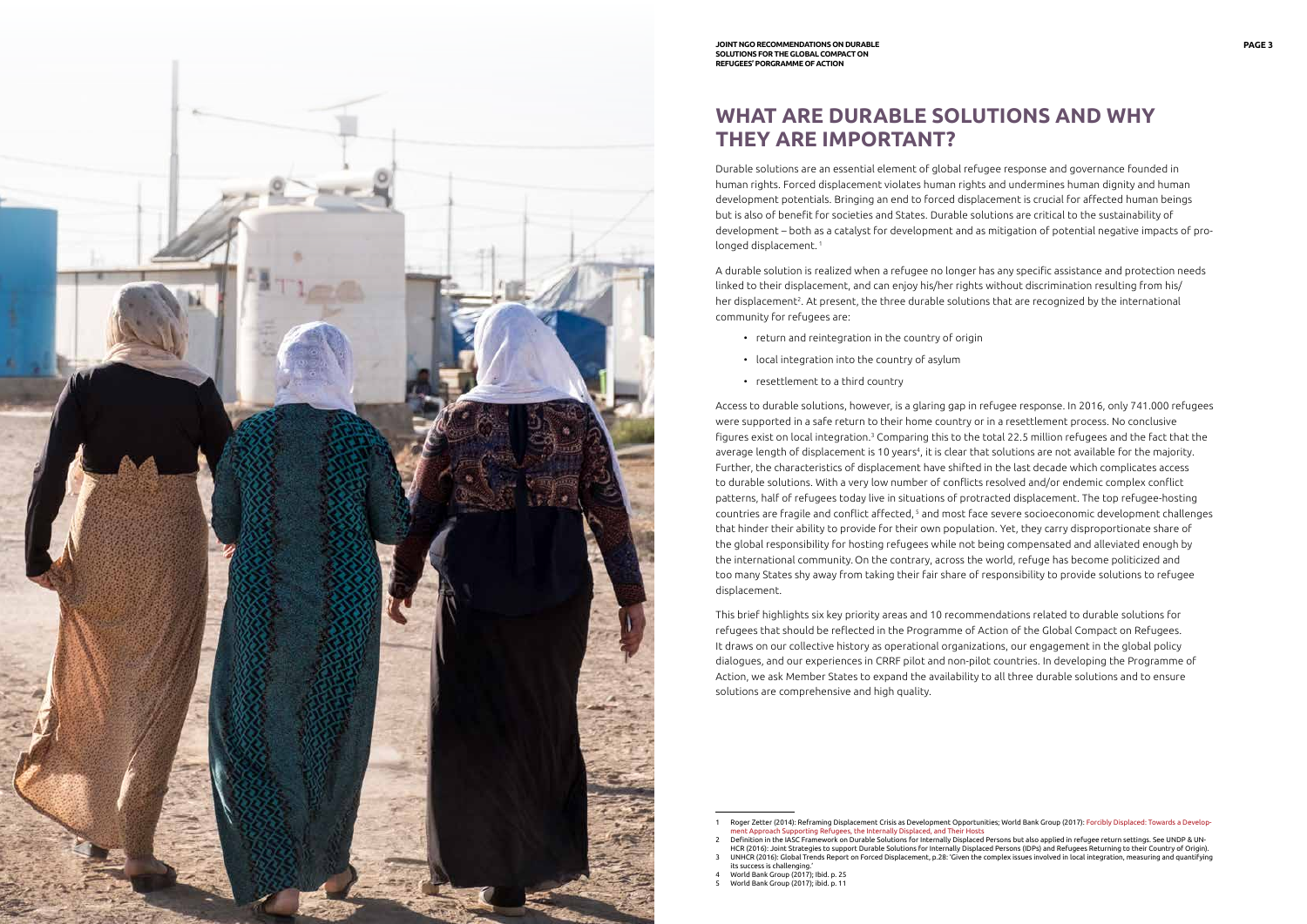# **PRIORITY 1:** Safeguard the institution of asylum as a basis for durable solutions

Safeguarding the institution of asylum includes fair and efficient access to asylum procedures, access to registration and documentation, access to due process during asylum adjudication, and upholding the legally binding principle of *non-refoulement*. Restriction on the right to seek asylum, refoulement practices, and coerced, unsafe returns—which happen in too many places—are in violation of international law and hinder access to durable solutions. Such practices expand and deepen the global forced displacement problem. As we have seen in Turkey, Jordan and some European countries, closed borders lead to desperate human suffering in border zones<sup>6</sup>; and as we have seen in Afghanistan, Myanmar and Somalia, premature returns lead to secondary displacement and precarious living conditions - particularly harmful for women, young people, and children.7 Moreover, premature returns risk contributing to further destabilization and crisis in countries of origin.8 Refugees' restricted access to asylum is often closely linked to real and legitimate problems of the over-stretching of services in countries neighbouring conflict zones. Safeguarding the institution of asylum, including the availability of longer term international protection is a global responsibility.

**#2:** The Global Compact on Refugees should acknowledge that responsibilities for provision of asylum must be met by the international community as a whole, rather than falling disproportionately on refugee hosting countries due to their proximity to areas of conflict or disaster. The Programme of Action should establish the principles for a binding responsibilitysharing mechanism, and UN Member States should adopt a resolution enacting such a mechanism.

#### **Recommendations for the Global Refugee Compact and its Programme of Action**

**#1:** The Global Compact on Refugees should affirm the prohibition of *refoulemen*t and the Programme of Action should provide global guidance on its application. This includes:

## **PRIORITY 2:** Improve the quality of asylum to achieve more effective and durable solutions

- Agreed criteria as to what constitutes *refoulement* in the absence of physical force by State actors (for example, coercive State policies under which refugees are detained indefinitely unless they choose to return). These criteria must reflect States' obligation to abstain from seeking to return a refugee or asylum seeker 'in any manner whatsoever to the frontiers of territories where his life or freedom would be threatened'.
- Adherence to procedural safeguards for particular vulnerable groups, including children, LGBTQ persons, victims of SGBV and trafficking

**#3:** The Global Refugee Compact should increase the quality of asylum for refugees worldwide by reaffirming the New York Declaration commitments for refugee self-reliance and support to hosting communities. The Programme of Action should establish inclusion, self-reliance and resilience-building as a standard modus operandi in refugee response that increases the potential for development approaches to be implemented effectively, mitigates the challenges faced by hosting countries and supports longer-term access to durable solutions, including voluntary, dignified and sustainable return.<sup>13</sup> A solutions-focus in the Programme of Action could be established by:

Durable solutions are not sufficiently prioritized or mainstreamed into refugee responses today. In protracted settings emergency or humanitarian interventions continue for years, even decades despite consensus that this causes more harm and is ineffective and inefficient.9 Programs to support education and livelihoods—lynchpins of self-reliance and of future solutions—go dramatically under-funded.10 Prolonged humanitarian response results in deteriorating standards of living and erosion of human development potential among refugees.11 Even more, humanitarian responses do not typically address local development needs of host communities or help to mitigate structural negative impacts of refugee hosting, such as strains on public services. At the same time, hosting states are often reluctant to focus development investments on non-citizens, especially in states where resources are already scarce and/or not reaching the most vulnerable or marginalized citizens.

If refugees are entitled and enabled to become self-reliant and participate in the economic and social life of their host communities, they stand a much better chance of becoming net contributors to their communities and local economies, and of forging a path towards lasting solutions. A secure and safe space of asylum can act as a transformative environment for refugees. It *is* possible and feasible to increase the quality of asylum in a way that benefits both refugees and hosting populations<sup>12</sup> - and ultimately increases the likelihood of achieving durable solutions, including voluntary, dignified and sustainable returns. This requires legal and policy frameworks and their enforcement that favour inclusion of refugee populations into the public and economic life of their hosting communities; and it requires willingness of responding stakeholders to focus on outcomes for people.

### **Recommendations for the Global Refugee Compact and its Programme of Action**

- Reinforcing standards for quality of asylum. Existing standards for quality of asylum, including the necessity of ensuring refugees and asylum seekers have access to legal stay while the conditions underlying their need for asylum persist, must be strengthened and greater accountability for meeting those standards must be promoted.
- Setting ambitious benchmarks, e.g. to ensure refugees have non-discriminatory access to public services and livelihoods opportunities while in asylum. Refugees should be able to enrol their children in school, obtain a job, and receive health benefits and other public services within the first months of their displacement.

See for example: Norwegian Refugee Council & Mercy Corps (2017), <u>Don't Forget Us – Voices of young refugees and migrants in Greece</u>; Danish Refugee Council (2017): Fundamental Rights and the EU Hotspot Approach; IDMC (2017): Global Report on Internal Displacement 2017, p.5!

See for example, Internal Displacement Monitoring Centre, Global Report on Internal Displacement 2017, p.55.; Norwegian Refugee Council & Mercy Corps (2017), Don't Forget Us – Voices of young refugees and migrants in Greece

See for example: Amnesty International (2017), Forced Back to Danger: Asylum-Seekers Returned from Europe to Afghanistan; D. Keen (2017): Anything but safe. Problems with Protection of Civilians in so-called "safe zones"

CGD, Refugee Compacts: Addressing the Crisis of Protracted Displacement, 2017. 10 See for example: Humans Right Watch (2017), Following the Money: Lack of Transparency in Donor Funding for Syrian Refugee Education, pp. 14-21; Migration Policy Institute (2016), Building Livelihood Opportunities for Refugee Populations: Lessons from Past Practice; 3RP (2017), Consec

derfunding 11 Education for example, central to any long-term solution, is a vastly neglected sector both in countries of asylum and countries of return. Currently

<sup>9</sup> Save the Children, Restoring Hope and Building Futures, 2017. ReDSS Time to Invest and Support Uganda's Progressive Refugee Policy, 2017. IRC &

<sup>3.5</sup> million refugee children are out of school because of their displacement. This will negatively impact their ability to contribute and thrive once a solution has been achieved. See UNHCR (2017), Left Behind: Refugee Education in Crisis 12 Betts, Bloom, Kaplan & Omata (2017): Refugee Economies; Oxford University Press

<sup>13</sup> IRC & ReDSS (2016) Early Solutions Planning in Displacement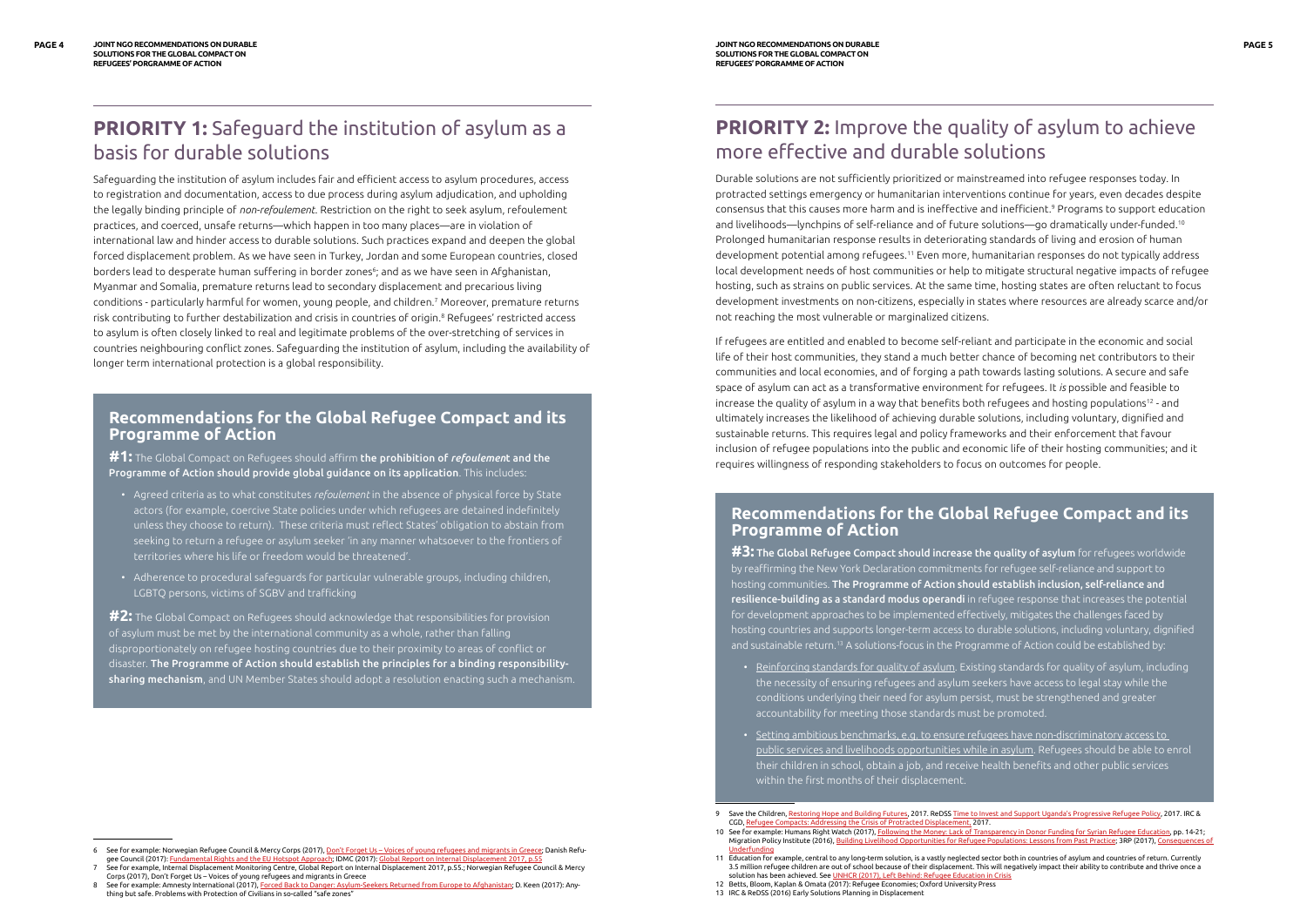- Setting a standard for a solutions-friendly policy environment. The Programme of Action should outline core rights and be based on articles of the 1951 Convention, which ensure a decent quality of asylum, including the right to freedom of movement, the right to adequate documentation, the right to work, and the right to access public services, in particular education and health, without discrimination.
- Provide guidance for inclusion of refugees into national development plans. With inspiration from recent examples notably from Uganda and Turkey, the Programme of Action should provide guidance on how to successfully include refugees into national development and sector plans.
- Setting a standard for joint analysis. The Programme of Action should set the frame for a multistakeholder solutions-analysis led by local authorities and with robust participation of refugees and hosting communities focusing on quality of asylum, development impacts (positive and negative) and conflict potentials of prolonged refugee hosting.<sup>14</sup>
- Describing requirements for resource mobilization in favour of solutions. The Programme of Action should describe requirements of funding instruments needed to realize a solutions focus (multi-year results-based financing) as well as mechanisms to mobilize required technical capacities via deployment programmes and others.

### **PRIORITY 3:** Promote voluntary, safe, dignified and sustainable return

Return is the preferred durable solution for States and for many, but not all, refugees. However, returns do not automatically bring about durable solutions. Vulnerabilities related to previous displacement are stubborn. Reintegration is therefore an endeavour that prescribes long-term investment as we have seen in places like Afghanistan, where formerly displaced populations still do not live on par with the local populations, and in Burundi, where returnees not properly reintegrated are the most prone to repeated displacement. When coerced, unsafe return or *refoulement* occurs, returnees are then as vulnerable as when they left, if not more so. Somalia and Afghanistan provide examples of how a rapid return process meant that people, notably children, were put in unsafe environments, where shelter, schools, and other basic services were not in place, and some of them had to displace again.15 In the Northern Triangle of Central America, people fleeing gang violence often use all of their economic resources to try and reach safety; deportation to their place of origin leaves them both facing extreme danger and economic destitution. Returns only result in durable solutions when they are safe, voluntary and matched with comprehensive preparation and reintegration efforts.<sup>16</sup>

#### **Recommendations for the Global Refugee Compact and its Programme of Action**

**#4:** The Programme of Action should reinforce commitments in the New York Declaration to promote voluntary, sustainable return and reintegration (Annex 1, § 12), i.e., by reinforcing existing legal norms and codifying good practices for return. More specifically, the **Programme of** Action should contain the following quality standards for dignified and sustainable return:

- Uphold the asylum space as long as required as per international refugee law (see above).
- Respect for human rights in the return process. The Programme of Action should be based on a human-rights based approach to refugee response and solutions, including to return, by making clear that all returns must be carried out with respect for fundamental human rights and in a secure, humane and dignified manner where people concerned are given a chance to prepare and influence the return process. Family unity must be respected and minors should never be returned in contravention of the best interest of the child.
- Operationalize the core principles of voluntariness, safety and dignity in the return process. The Programme of Action should support the operationalization of core principles with quality benchmarks for voluntariness (for example, the quality of counselling and information, evaluation of push and pull factors), safety in return areas (mine/UXO contamination, prevalence of violence, security provision), and for dignity (for example, potential for civic participation, preservation of family unity).
- Comprehensive return assistance. The Programme of Action should expand on Annex 1 recommendations of best practice for comprehensive return assistance that comprises all phases of the return process, incl. access to independent counselling and appropriate and timely information in the pre-return phase; adequate time to prepare – mentally and otherwise; return movements that happen in safety and facilitate the return all the way home depending on the preference of the person of concern; and lastly, support to returnees and their receiving communities to enable successful and peaceful reintegration. The IASC Framework on Durable Solutions for IDPs is a solid reference point for indicators of successful return and could meaningfully be adapted to the Programme of Action.<sup>17</sup>
- Gradual return. In many instances, return becomes more sustainable if persons of concern are allowed an opportunity to complete the return process gradually, e.g. by being allowed to move back and forth<sup>18</sup>, and the Programme of Action should encourage a practice of gradual return.
- Collaborate with diaspora. Diaspora communities play an important role in shaping attitudes and incentives for (or against) return. The Programme of Action should encourage collaboration with diaspora communities in return processes.
- Prevent future forced displacement. Efforts to build conditions, including a society without discrimination, conducive to return and reintegration should entail building conditions that ill prevent future displacements with a role for all stakeholders to support (in the ways that are possible for them) governments to anticipate and mitigate the conflicts that cause displacement

<sup>14</sup> Taking inspiration from e.g. the ReDSS Solutions Analysis Framework which has been successful in garnering multi-stakeholder participation and support in support of solutions in the East Africa region and from the JIPS Durable Solutions Analysis guidance, forthcoming

<sup>15</sup> See for example: Humans Right Watch (2017), Pakistan Coercion, UN Complicity - The Mass Forced Return of Afghan Refugees; Refugees International (2016), Refugee Returns from Kenya to Somalia: "This is about fear… not about choice";

<sup>16</sup> Taking inspiration from e.g. the ReDSS Solutions Analysis Framework which has been successful in garnering multi-stakeholder participation and support in support of solutions in the East Africa region and from the JIPS Durable Solutions Analysis guidance, forthcoming

<sup>17</sup> The ReDSS solutions framework provides a good example of how to operationalize the IASC framework also in refugee situations. The Government of Somalia, for example, has employed the tool in its 'Durable Solutions Initiative,' to develop area-based, multi-stakeholder actions plans for solutions.

<sup>18</sup> In Zambia cross-border migration and mobility of Angolan refugees facilitated sustainable and voluntary repatriation. In the Balkans, extensive practice of go-and-see visits enabled large-scale voluntary repatriation DRC (2014): What Facilitates Solutions to Displacement? Lessons learned on key drivers for displacement solutions.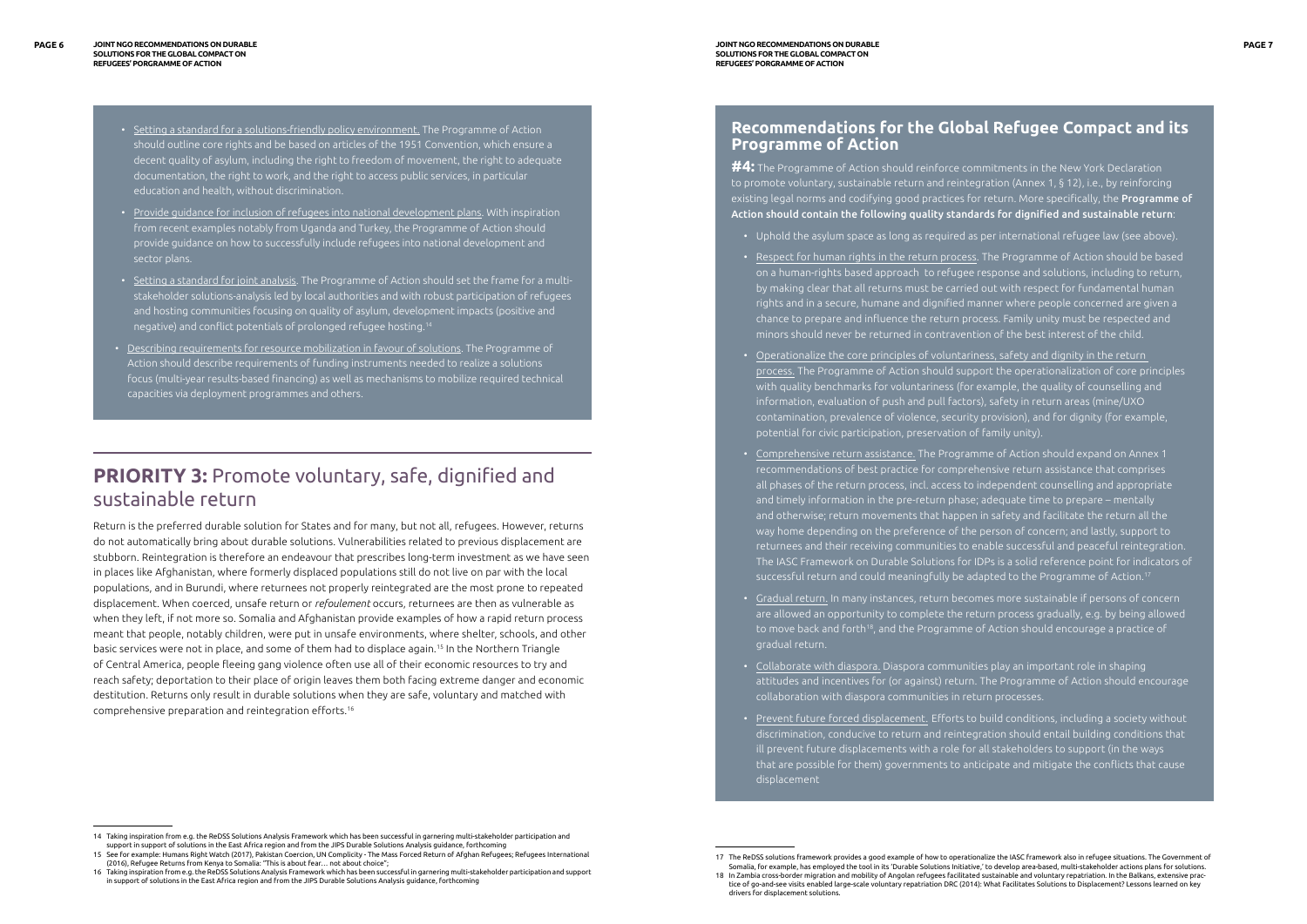# **PRIORITY 4: Deliver on third country solutions**

Opportunities for resettlement are not keeping pace with the growing number of vulnerable refugees who require solutions. As a core element of global responsibility sharing, resettlement aims to support hosting countries by providing solutions to the most vulnerable refugees, whose needs may be particularly difficult to meet in frontline states, and has both tangible humanitarian value as well as symbolic political value. Resettlement also plays a critical role in providing a solution to the most inneed refugees for whom local integration or voluntary return is not an option. While it is critical that resettlement continue to be available first and foremost to the most vulnerable, refugees who may not be prioritized for resettlement should benefit from complementary admissions schemes as long as these pathways guarantee minimum protection safeguards (e.g. guarantee *non-refoulement*, ensure access to appropriate identity and travel documents, preserve family unity). States opting to admit refugees through complementary admissions schemes outside of the traditional UNHCR construct (e.g. humanitarian admissions, expanded family reunion, medical evacuation programs, student visas, refugee access to labour migration schemes) should not do so at the expense of resettlement places that must be offered based on need.

While not all states have the capacity to support large resettlement programmes, there are a variety of good practices of complementary pathways which states can build upon and replicate. Good examples include private sponsorship initiatives implemented in Canada and the humanitarian visa programme in Brazil<sup>19</sup>. These types of arrangements require policy changes to create a favourable environment for welcoming refugees. Increasing the offer of complementary pathways would make a significant difference for refugees currently facing limited options for protection.

### **Recommendations for the Global Refugee Compact and its Programme of Action**

**#5:** The Programme of Action should reinforce commitments in the New York Declaration to promote third country solutions, i.e. by setting targets for the total number of resettlement and other additional and complementary pathways. The Programme of Action should establish a system for joint multi-year planning that encourages States with resettlement programmes to scale up their national commitments and States that do not yet have existing programmes to begin resettling. This could be achieved by scaling up processing of the more than 1.2 million refugees who have already been identified by UNHCR as in need of resettlement, while also increasing alternative admissions pathways focusing mainly on family reunification. A platform established within the Program of Action could bring key stakeholders on board and facilitate finding contextappropriate durable solutions

**#6:** The Programme of Action should establish a mechanism for states with long-standing resettlement programs to provide support through technical assistance and exchange of best practices to those that do not yet have existing or well-established resettlement programs to help with their creation.

**#7:** The Programme of Action should affirm complementary admissions pathways outside of traditional resettlement that meet the needs identified by UNHCR minimum protection safeguards. Family reunification opportunities must be prioritized, with specific targets for children.

### **PRIORITY 5:** Maintain the opportunity for local integration

Refugees have a right to return to their country of origin. However, the reality is that for some refugees, repatriation will not be possible for a number of years or may never be an option and resettlement not achievable. The Global Compact on Refugees should facilitate local integration as durable solution option for some refugees.

### **Recommendations for the Global Refugee Compact and its Programme of Action**

**#8:** The Programme of Action's section on Durable Solutions should promote the option of local integration with reference to lessons learnt and good practice<sup>20</sup> from contexts of local integration of refugees.

## **PRIORITY 6:** Secure inclusion and agency of people of concern in durable solutions processes

Refugees and host communities are the primary agents in achieving solutions – be it temporary local solutions or local integration, return or third country solutions. Their participation in solutions processes, including early planning and de cision-making, is crucial to achieve effective and sustainable responses and ultimately durable solutions.21 However, this is often not the norm, particularly as refugees fall outside of the traditional state-citizen relationship and accountability structure.

### **Recommendations for the Global Refugee Compact and its Programme of Action**

**#9:** The Programme of Action should establish mandatory modalities for inclusion and participation of refugees and host communities in policy and program decisions, including for durable solutions. The inclusion and agency of people of concern should be codified in the Programme of Action both when it comes to participation and co-creation in programme response as well as in the political processes that determine the options, and establish the parameters for durable solutions. Challenges of representation and fairness should be addressed in the Programme of Action with reference to best practice in development approaches, such as multi-stakeholder decision-making bodies that include refugees and/or organizations that represent them.

<sup>19</sup> http://www.fmreview.org/community-protection/jubilut-andrade-madureira.html

<sup>20</sup> DRC (2014): What Facilitates Solutions to Displacement? Lessons learned on key drivers for displacement solutions. DRC (2014): Local Integration in Action

<sup>21</sup> DRC (2013): Durable Solutions. Perspectives of Somali Refugees living in Kenya and Ethiopian Camps and Selected Communities of Return; DRC/NRC/ IRC Durable Solutions Platform (2017): "We want to return to a land where we can plant a seed". Syrian Perspectives on Durable Solutions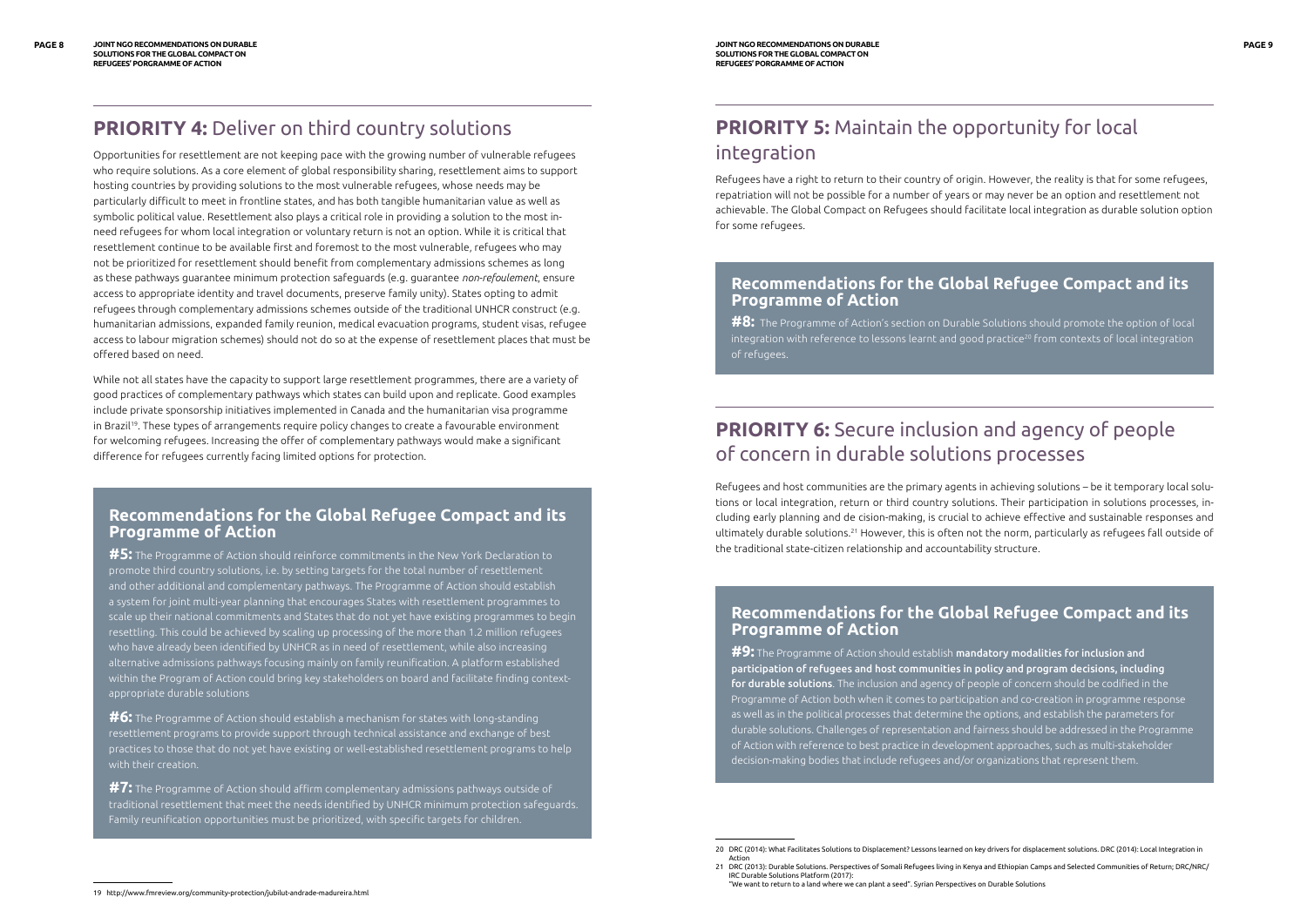# **PRIORITY 7:** Make solution approaches sensitive to vulnerable groups, in particular children

Current approaches to solutions tend to be child-blind. While over half of the world's refugees are children, their vulnerabilities and needs go unmet and unreported. Increased physical vulnerability, high dependency on others and displacement vulnerabilities that have lasting impacts on children's lives must not be under-represented in the solutions agenda. In many circumstances there are limited measures and capacities to support that a child's solution decision is in his/her best interest. Even in a solutions environment, child-specific indicators are not common in monitoring and reporting.

- Prioritization of children and their protection and development in both the Refugee Status Determination process and for decisions on resettlement. Timely referrals through child friendly and sensitive approaches must be accessible
- Access to quality learning opportunities within the first month of their displacement. The level and sustainability of support for refugee education must be increased<sup>22</sup>
- Guidance to communities and care-givers to support children and young people who arrived as unaccompanied refugees in their integration<sup>23</sup>

Children become adults in protracted displacement. It is essential for the successful adult transition that children in displacement are able to learn and develop. Education, as an example is a vastly neglected sector both in countries of asylum and countries of return. Currently 3.5 million refugee children are out of school because of their displacement. Lack of education will not only affect displaced children at a personal level, but post-war economies of countries like Syria and South Sudan will also be significantly and negatively stunted by the lack of education of generations.

#### **Recommendations for the Global Refugee Compact and its Programme of Action**

**#10:** The Programme of Action should outline measures to promote child-sensitive durable solutions, including:

<sup>23</sup> In Sweden, Save the Children's Transforming Care approach helps and guides adults to understand and meet the basic needs of children and young people who have suffered serious and traumatic events.



<sup>22</sup> Promising Practices in Refugee Education joint-initiative provides ten key recommendations for improving quality education opportunities for refugee children. Further, Save the Children's Learning and Well-being in Emergencies, is identified as significant model to improve refugee children's foundational learning, reading, literacy and social emotional skills and knowledge, and strengthen teacher capacity to better monitor and respond to learning achievement assessment.